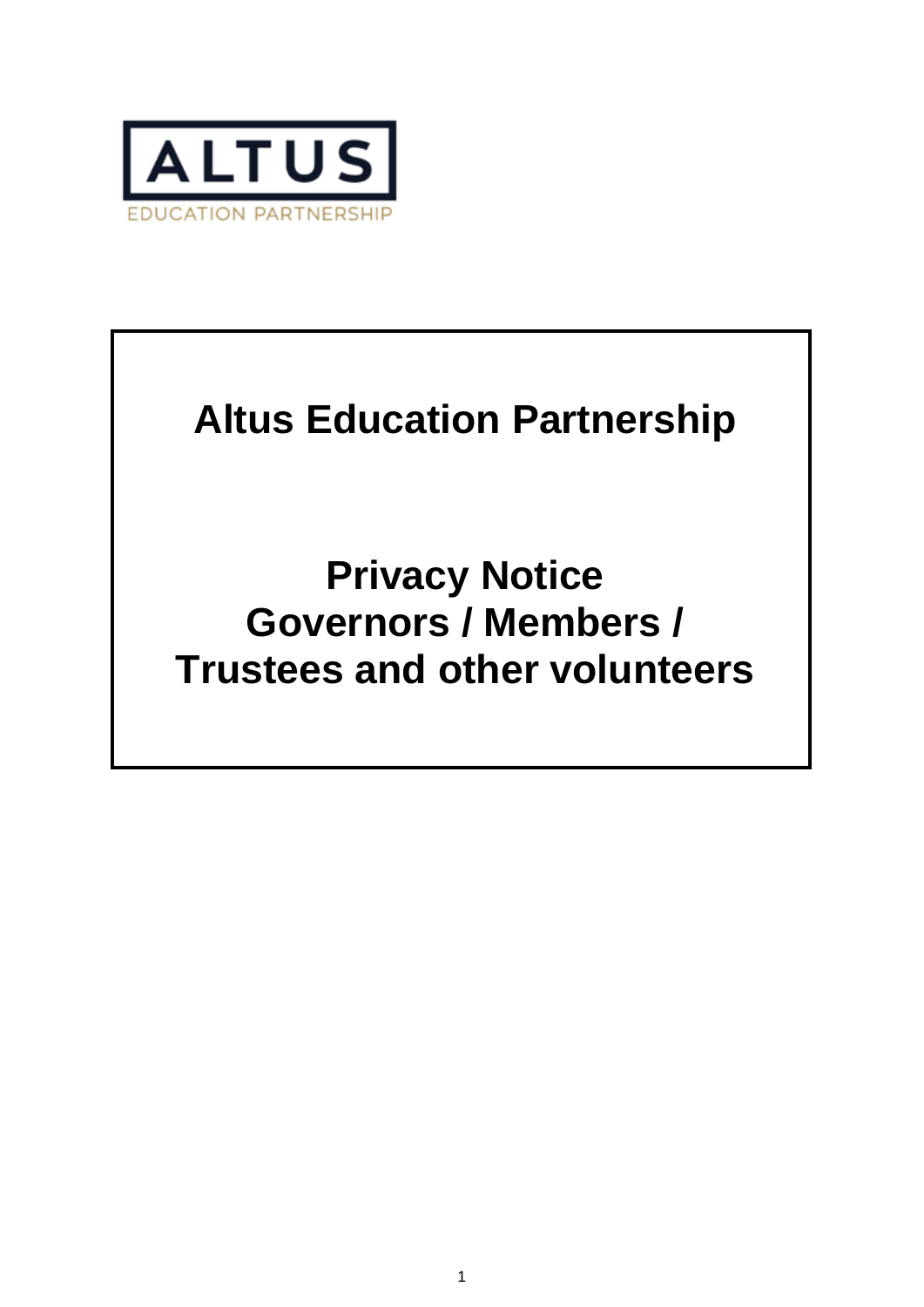**Last updated: 17th March 2022 Version: 3 Document owner: DPO**

## **1. Introduction**

Under data protection law, individuals have a right to be informed about how the The Altus Education Partnership uses any personal data we hold about them. We comply with this right by providing 'privacy notices' (sometimes called 'fair processing notices') to individuals where we are processing their personal data.

This privacy notice explains how we collect, store, and use personal data about individuals working with the The Altus Education Partnership in a voluntary capacity, including governors/members/trustees and other volunteers.

We, **Altus Education Partnership** incorporating the following academies:

Edgar Wood Academy Rochdale 6th Form College Kingsway Park High School

are the 'data controller' (Registration Number **ZA249366**) for the purposes of data protection law. This means that we are responsible for deciding how we hold and use personal information about you.

Jane Roddy is the Data Protection Officer supported by Matthew Keeffe of Keeffe and Associates Ltd from Altus Education Partnership. Their role is to oversee and monitor the Trust's data protection procedures, and to ensure they are compliant with the UK GDPR. The data protection officer can be contacted on 01706 769800 or [info@altusep.com.](mailto:info@altusep.com) **.** 

### **2. The personal data we hold**

We process data relating to those volunteering at our The Altus Education Partnership. Personal data that we may collect, use, store, and share (when appropriate) about you includes, but is not restricted to:

- Contact details
- References
- Evidence of qualifications
- Employment details
- Information about business and pecuniary interests

We may also collect, store, and use information about you that falls into "special categories" of more sensitive personal data. This may include information about (where applicable):

- Race, ethnicity, religious beliefs, sexual orientation, and political opinions
- Disability and access requirements

### **3. Why we use this data**

The purpose of processing this data is to support the The Altus Education Partnership to:

• Establish and maintain effective governance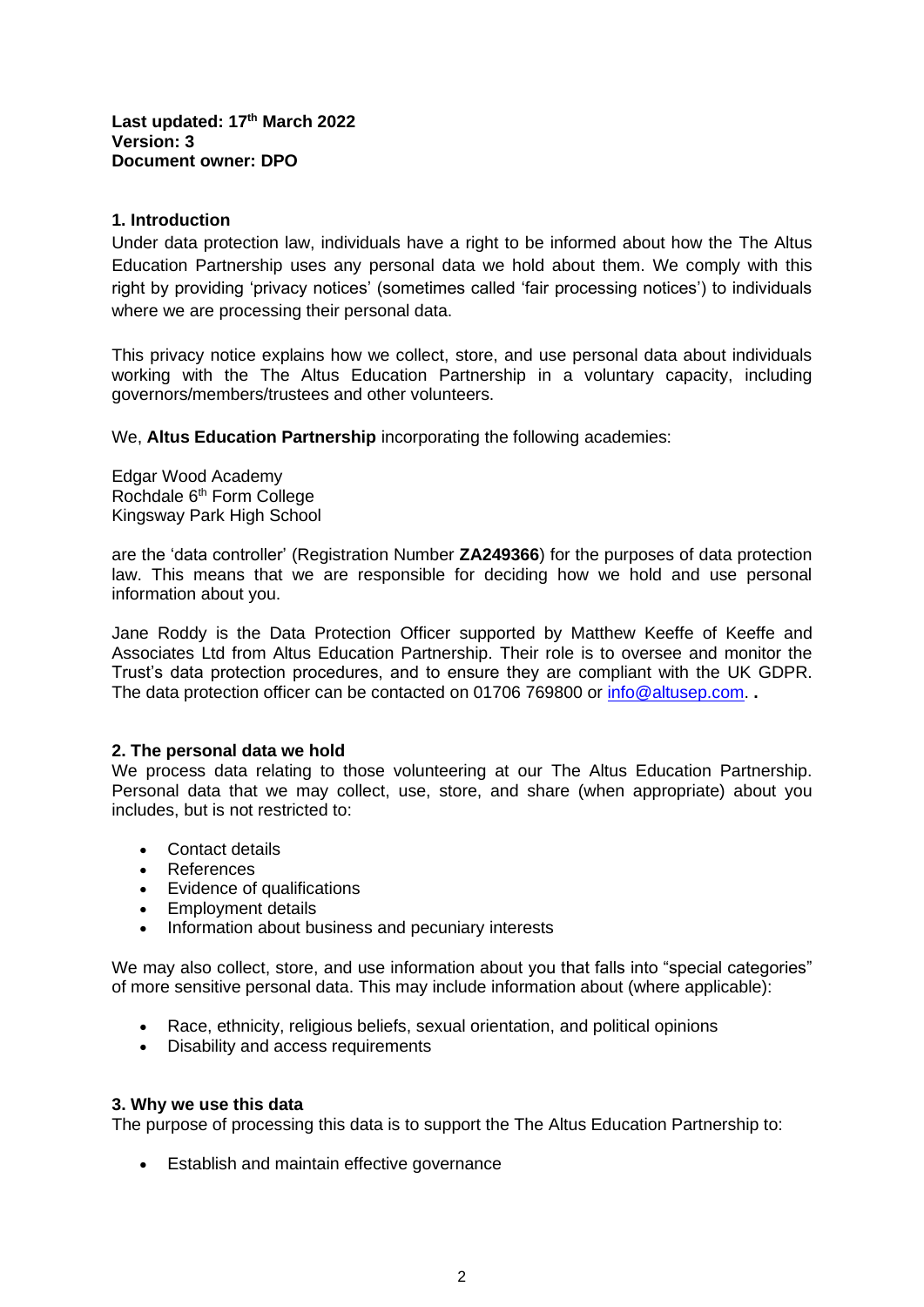- Meet statutory obligations for publishing and sharing governors' / members' / trustees' details
- Facilitate safe recruitment, as part of our safeguarding obligations towards pupils
- Undertake equalities monitoring<br>• Ensure that appropriate access
- Ensure that appropriate access arrangements can be provided for volunteers who require them

## **3.1 Use of your personal information for marketing purposes**

Where you have given us consent to do so, The Altus Education Partnership may send you marketing information by email or text promoting school/trust events, campaigns, charitable causes or services that may be of interest to you. You can withdraw consent or 'opt out' of receiving these texts and/or emails at any time by contacting our data protection officer – 01706 769800 or via email to [info@altusep.com.](mailto:info@altusep.com).

## **4. Our lawful basis for using this data**

We only collect and use personal information about you when the law allows us to. Most commonly, we use it where we need to:

- Comply with a legal obligation
- Carry out a task in the public interest

Less commonly, we may also use personal information about you were:

- You have given us consent to use it in a certain way
- We need to protect your vital interests (or someone else's interests)

Where you have provided us with consent to use your data, you may withdraw this consent at any time. We will make this clear when requesting your consent and explain how you go about withdrawing consent if you wish to do so.

Some of the reasons listed above for collecting and using personal information about you overlap, and there may be several grounds which justify our use of your data.

### **5. Collecting this data**

While the majority of the information we collect from you is mandatory, there is some information that you can choose whether or not to provide to us.

Whenever we seek to collect information from you, we make it clear whether you must provide this information (and if so, what the possible consequences are of not complying), or whether you have a choice.

### **6. How we store this data**

Personal data is stored in accordance with our Data Protection Policy / Records Management Policy. Our Records Management Policy, this sets out how long we keep information about governors, members, trustees, and other volunteers.

The Trust Data Retention Schedule is available on the website [https://altusep.com/o](https://altusep.com/)r alternatively, you can email our Data Protection Officer to request a copy.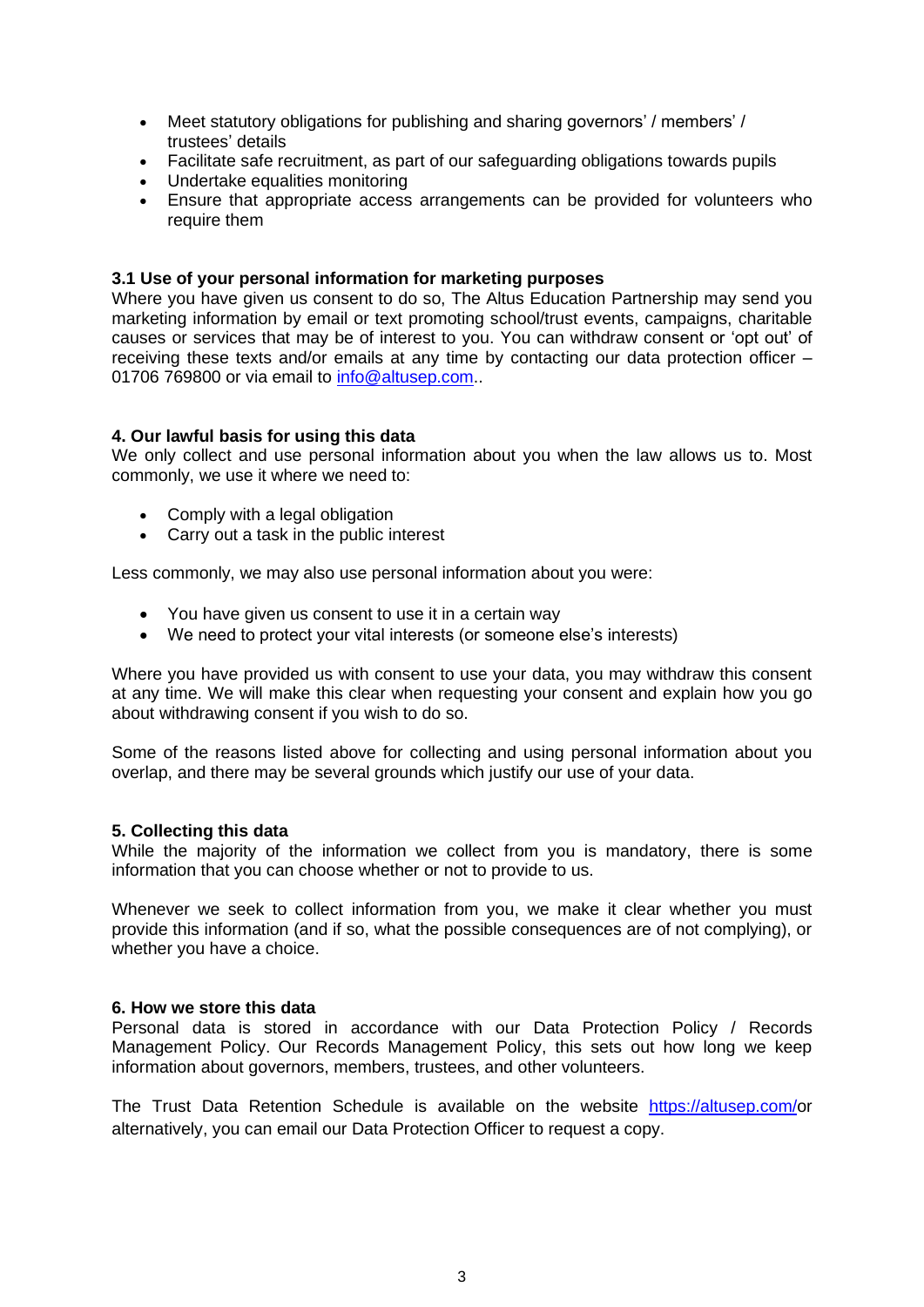We have put in place appropriate security measures to prevent your personal information from being accidentally lost, used, or accessed in an unauthorised way, altered, or disclosed.

We will dispose of your personal data securely when we no longer need it.

# **7. Data sharing**

We do not share information about you with any third party without your consent unless the law and our policies allow us to do so.

Where it is legally required, or necessary (and it complies with data protection law) we may share personal information about you with:

- Government departments or agencies to meet our legal obligations to share information about governors/trustees.
- Our local authority to meet our legal obligations to share certain information with it, such as details of governors.
- Suppliers and service providers to enable them to provide the service we have contracted them for, such as governor/trustee support.
- Professional advisers and consultants.
- Employment and recruitment agencies.
- Police forces, courts.

# **7.1 Transferring data internationally**

Where we transfer personal data to a country or territory outside the European Economic Area, we will do so in accordance with data protection law.

# **8. Your rights**

# **8.1 How to access the personal information we hold about you**

Individuals have a right to make a 'subject access request' to gain access to personal information that the The Altus Education Partnership holds about them.

If you make a subject access request, and if we do hold information about you, we will:

- Give you a description of it.
- Tell you why we are holding and processing it, and how long we will keep it for.
- Explain where we got it from, if not from you.
- Tell you who it has been, or will be, shared with.
- Let you know whether any automated decision-making is being applied to the data, and any consequences of this.
- Give you a copy of the information in an intelligible form.

You may also have a right for your personal information to be transmitted electronically to another organisation in certain circumstances.

If you would like to make a request, please contact our Data Protection Officer at info@altusep.com

# **8.2 Your other rights regarding your data**

Under data protection law, individuals have certain rights regarding how their personal data is used and kept safe. You have the right to: